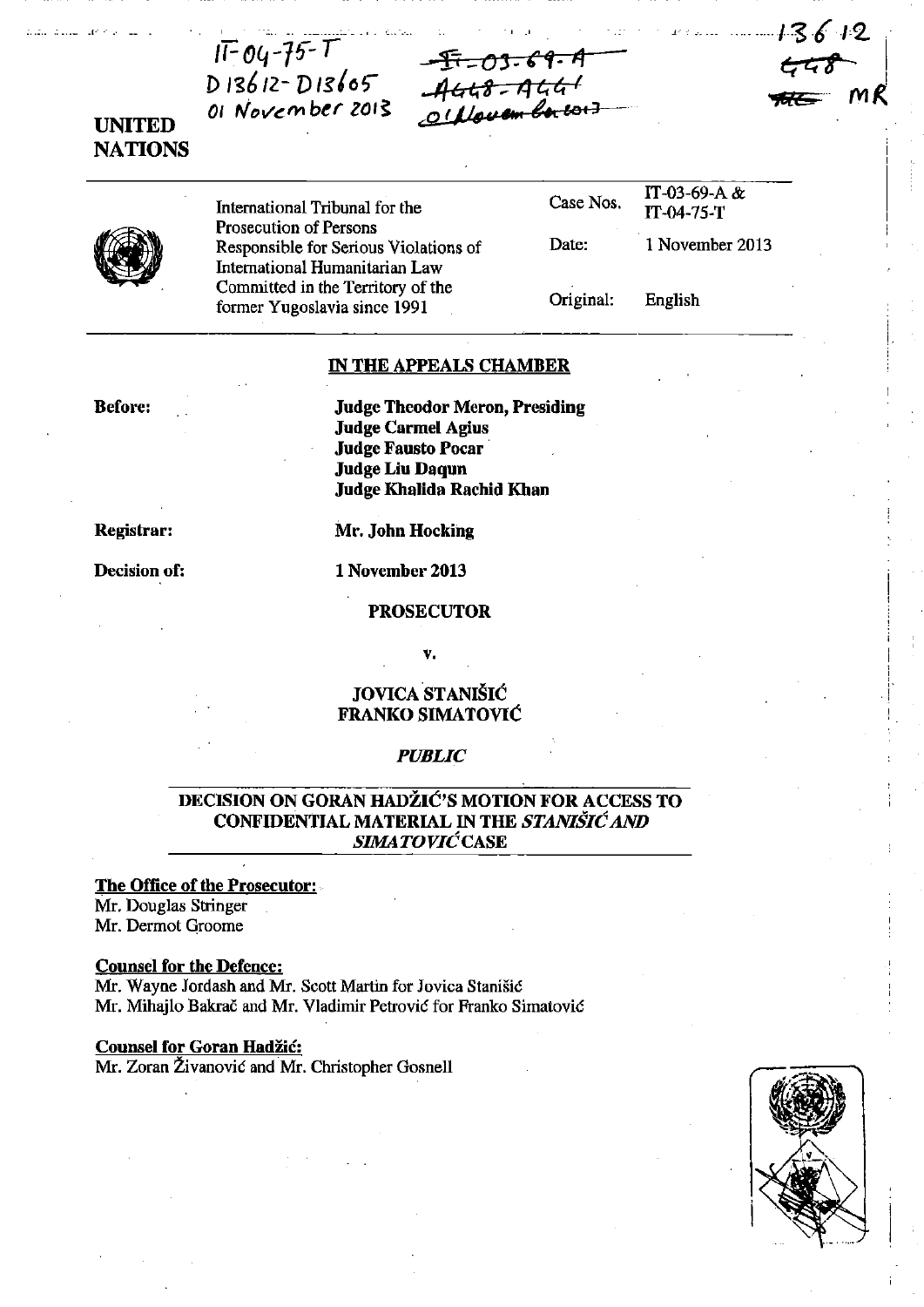1. The Appeals Chamber of the International Tribunal for tbe Prosecution of Persons Responsible for Serious Violations of International Humanitarian Law Committed m the Territory of the former Yugoslavia since 1991 ("Appeals Chamber" and "Tribunal", respectively) is seised of "Goran Hadžić' s Motion for Access to Confidential Trial Judgement and Other Materials in the Stanišić and Simatović Case", filed by Goran Hadžić ("Hadžić") on 21 August 2013 ("Motion"). The Office of the Prosecutor ("Prosecution") responded on 4 September 2013.<sup>1</sup> Neither Jovica Stanišić ("Stanišić") nor Franko Simatović ("Simatović") responded to the Motion. Hadžić did not reply to the Response.

# **I. BACKGROUND**

2. On 5 April 2012, Trial Chamber I of the Tribunal ("Trial Chamber") granted in part Hadžić's request to access confidential material in the Stanišić and Simatović case related to events in Croatia between 1991 and 1993 and ordered, *inter alia,* Hadžić and the Prosecution to identify to the Registry: (i) *inter partes* confidential material related to events in Croatia between 1991 and 1993 in the Stanišić *and* Simatović case, which is not subject to Rule 70 of the Rules of Procedure . and Evidence of the Tribunal ("Rules"), for disclosure to Hadžić; and (ii) all confidential materials admitted into evidence in the same case that are related to events m Croatia between 1991 and 1993 and are subject to Rule 70 of the Rules, and to seek consent of the providers of such material for disclosure to Hadžić.<sup>2</sup>

## **II. SUBMISSIONS OF THE PARTIES**

3. Hadžić requests that the Appeals Chamber grant bim access to confidential materials from the Stanišić *and* Simatović case pursuant to the Decision of 5 April 2012, specifically requestmg: (i) access to the "confidential Trial Judgement"; (ii) ongomg disclosure of confidential materials submitted in the course of the *Stanišić and Simatović* appeal proceedings; and (iii) disclosure of the

<sup>&</sup>lt;sup>1</sup> Prosecution Response to Goran Hadžić's Motion for Access to Confidential Trial Judgement and Other Materials in the Stanišić and Simatović Case, 4 September 2013 ("Response").

**<sup>2</sup>***Prosecutor v. Jovica* Stani.fić *and Franko* Simatov;ć, **Case No. IT-03-69-T, Decision on Motion by Goran Hadži6 for**  Access to Confidential Material in the Stanišić and Simatović Case, 5 April 2012 ("Decision of 5 April 2012"), pp. 3-4. The Trial Chamber further ordered that "material including documents, audio and video files andlor transcripts and records concerning the following issues should be excluded from the scope of the present decision: remuneration, provisional release, filness to stand trial, reports of the Reporting Medical Officer, expert reports on health issues **submitted by the Registry. 'notices of** non~attendance **in court, modalities of trial, protective measures, subpoenas,**  video-conference links, and orders to redact the public transcript and the public broadcast of a hearing". See Decision of 5 April *2013,* p. 4.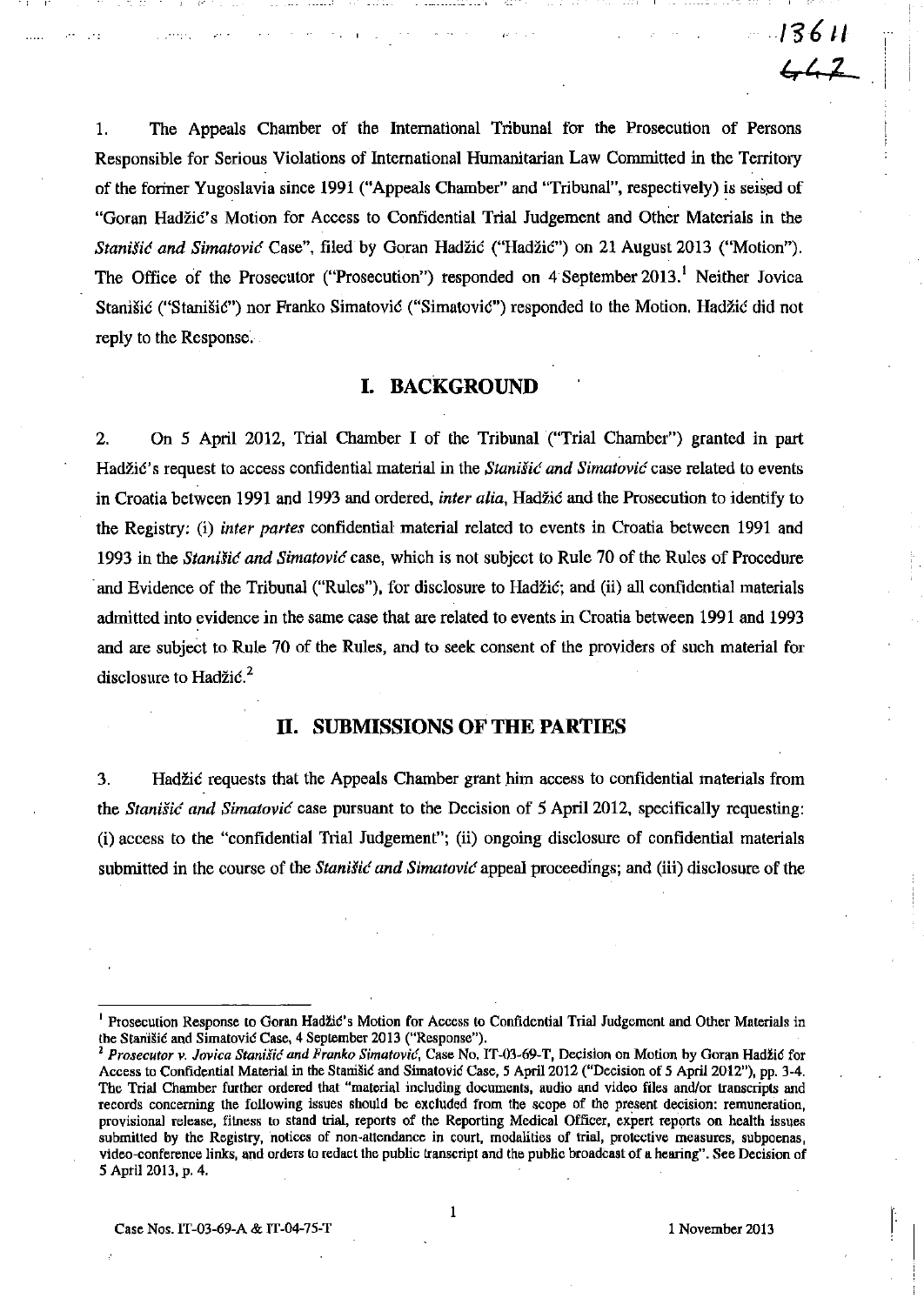confidential versions of the final trial briefs of Stanišić and Simatović as well as any other remaining documents undisclosed.<sup>3</sup>

4. Hadžić argues that the Trial Chamber was previously satisfied that he had a legitimate forensic purpose for access to confidential materials in the *Stanišić and Simatović* case "due to the considerable temporal and geographic overlap between the cases" and the "overlap in the membership and purpose of the joint criminal enterprises charged in" that case and in the Hadžić case.<sup>4</sup> Hadžić therefore submits that the same reasoning should apply to his Motion.<sup>5</sup>

5. The Prosecution does not oppose Hadžić's request but clarifies that it understands Hadžić's request to relate only to materials entered onto the record in the Stanišić and Simatović proceedings and not to materials that do not form part of the record in that case.<sup>6</sup>

# **III. APPLICABLE LAW**

6. The Appeals Chamber recalls that a party is always entitled to seek material from any source, including from another case before the Tribunal, to assist in the preparation of its case if the material sought has been identified or described by its general nature and if a legitimate forensic purpose for such access has been shown.<sup>7</sup> The Appeals Chamber notes that access to confidential material is granted wherever the party seeking access has demonstrated that such material may be of material assistance to his case.<sup>8</sup> Furthermore, the requesting party may demonstrate the relevance of the material sought by showing the existence of a nexus between the appJicant's case and the cases from which such material is sought, *i.e.* if the cases stem from events alleged to have occurred in the same geographic area and at the same time.<sup>9</sup>

<sup>&</sup>lt;sup>3</sup> Motion, para, 1, referring to Prosecutor v, Jovica Stanišić and Franko Simatović, Case No. IT-03-69-T, Judgement, 30 May 2013 (with confidential Appendix C) ("Trial Judgement"); Prosecutor v. Jovica Stanišić and Franko Simatović, Case No. 1T-03-69-T, Stanišić Defence Final Trial Brief, 17 December 2012 (confidential with confidential annexes: public redacted version filed on 11 February 2013); Prosecutor v. Jovica Stanišić and Franko Simatović, Case No. IT-03-69-T, Simatovic [sic] Defence Final Trial Brief, 14 December 2012 (confidential; public redacted version filed on 15 February 20\3) (together "Confidential Defence Final Trial Briefs"). public redacted version filed on 11 February 2013); Prosecutor v<br>03-69-T, Simatovic [sic] Defence Final Trial Brief, 14 Decembe<br>15 February 2013) (together "Confidential Defence Final Trial Br<br><sup>4</sup> Motion, para. 2, citing D

<sup>4</sup> Motion, para. 2, citing Decision of 5 April 2012, para. 4.

<sup>&</sup>lt;sup>5</sup> Motion, para. 2.<br><sup>6</sup> Response, para. 1.

See, *e.g., Prosecutor v. Vujadin Popovic et al.*, Case Nos. IT-05-88-A & IT-09-92-T, Decision on Motion by Ratko Mladić for Access to Confidential Material, 20 February 2013 ("Popović et al. Decision"), p. 2 and reference cited therein; *Prosecutor v. Nikola Sainović et al.*, Case No. IT-05-87-A, Decision on Vlastimir Đorđević's Motion for Access to Transcripts, Exhibits and Documents, 16 February 2010 ("Šainović *et al.* Decision"), para. 9 and references **ciled therein.** .

**<sup>8</sup> See,** *e.g.,* Popov;ć *et al.* **Decision, p. 2 and reference cited therein;** Šainović *et al.* **Decisiqn. para, 9 and references**  cited therein.

**<sup>9</sup> See,** *e.g., Popović et al.* **Decision, p. 2 and reference cited therein; Sainović** *et al.* **Decision, para. 9 and references** cited therein.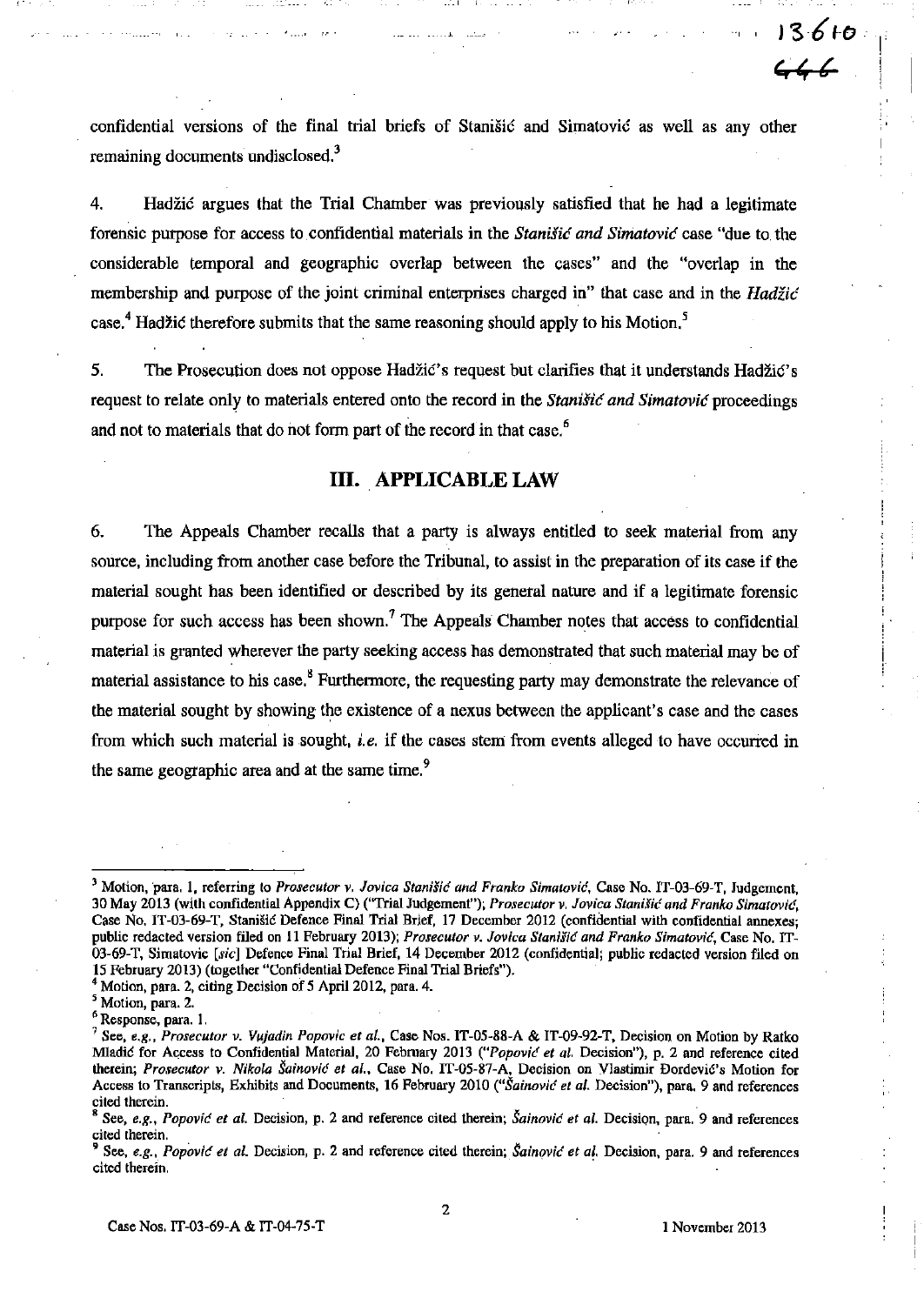# **IV. DISCUSSION**

· .,." .•••. -.-, >

! (.-

I'~ *609* 

'/~ **e** 

### **A. Preliminary Matters**

7. According to the Practice Direction. a response to a motion filed during appeals from judgement shall be filed within ten days of the filing of the motion.<sup>10</sup> The Appeals Chamber notes that the Response was filed 14 days after the Motion and therefore does not comply with the Practice Direction. The Prosecution does not provide any reasons for its late filing. However, according to paragraph 19 of the Practice Direction, the Appeals Chamber retains the discretion to consider as validly filed any response filed after the expiration of a prescribed time-limit. As none of the other parties have suffered prejudice from the late filing, the Appeals Chamber will consider the Response as validly filed.<sup>11</sup>

8. The Appeals Chamber also notes that HadžiĆ incorporates in his Motion arguments by reference to his prior motions for access to materials in the Stanišić and Simatović case.<sup>12</sup> The Appeals Chamber recalis that, pursuant to paragraph 12(c) of the Practice Direction, a motion for a specific ruling or relief must contain, *inter alia*, "the grounds on which the ruling or relief is sought".<sup>13</sup> The Appeals Chamber further notes that, in the well-established practice of the Tribunal, parties substantiate their arguments in support of each of their submissions in their motions and not by reference to submissions made elsewhere.<sup>14</sup> Accordingly, the Appeals Chamber will not treat the arguments raised in Hadžič's previous motions as incorporated in the Motion.

#### **B. Analysis**

9. The Appeals Chamber notes that the Tria! Chamber found that Hadžić "ha[d] identified the material sought with sufficient specificity and ha[d] established a legitimate forensic purpose for gaining access to it. $n^{15}$  Specifically, the Trial Chamber noted that there was a sufficient nexus between the Hadžić case and the Stanišić *and* Simatović case "due to the considerable tempora! and

<sup>&</sup>lt;sup>10</sup> Practice Direction on Procedure for the Filing of Written Submissions in Appeal Proceedings before the International Tribunal, Doc. IT/155/Rev. 4, 4 April 2012 ("Practice Direction"), para. 13.

See *Prosecutor v. Ante Gotovina and Mladen Markač*, Case No. IT-06-90-A, Decision on Application and Proposed *Arnicu" Curiae* Brief, 14 February 2012. para. 5.

**<sup>12</sup>See Motion, para. 2, fn. 4 and references cited therein.** .

<sup>&</sup>lt;sup>13</sup> See also *Prosecutor v, Ante Gotovina and Mladen Markač*, Case No. IT-06-90-A, Decision on Ante Gotovina's Renewed Application for an Order Pursuant to Rule 54 *bis* Directing the Government of the Republic of Serbia to Produce Documents. 16 November 2011, para. 4.

<sup>&</sup>lt;sup>14</sup> See, *e.g., Prosecutor v. Radovan Karadžić*, Case No. IT-95-5/18-AR72.5, Decision on Appeal of Trial Chamber's Decision on Preliminary Motion to Dismiss Count 11 of the Indictment, 9 July 2009, para. 13 and references cited **therein.** .

 $<sup>15</sup>$  Decision of 5 April 2012, para. 4.</sup>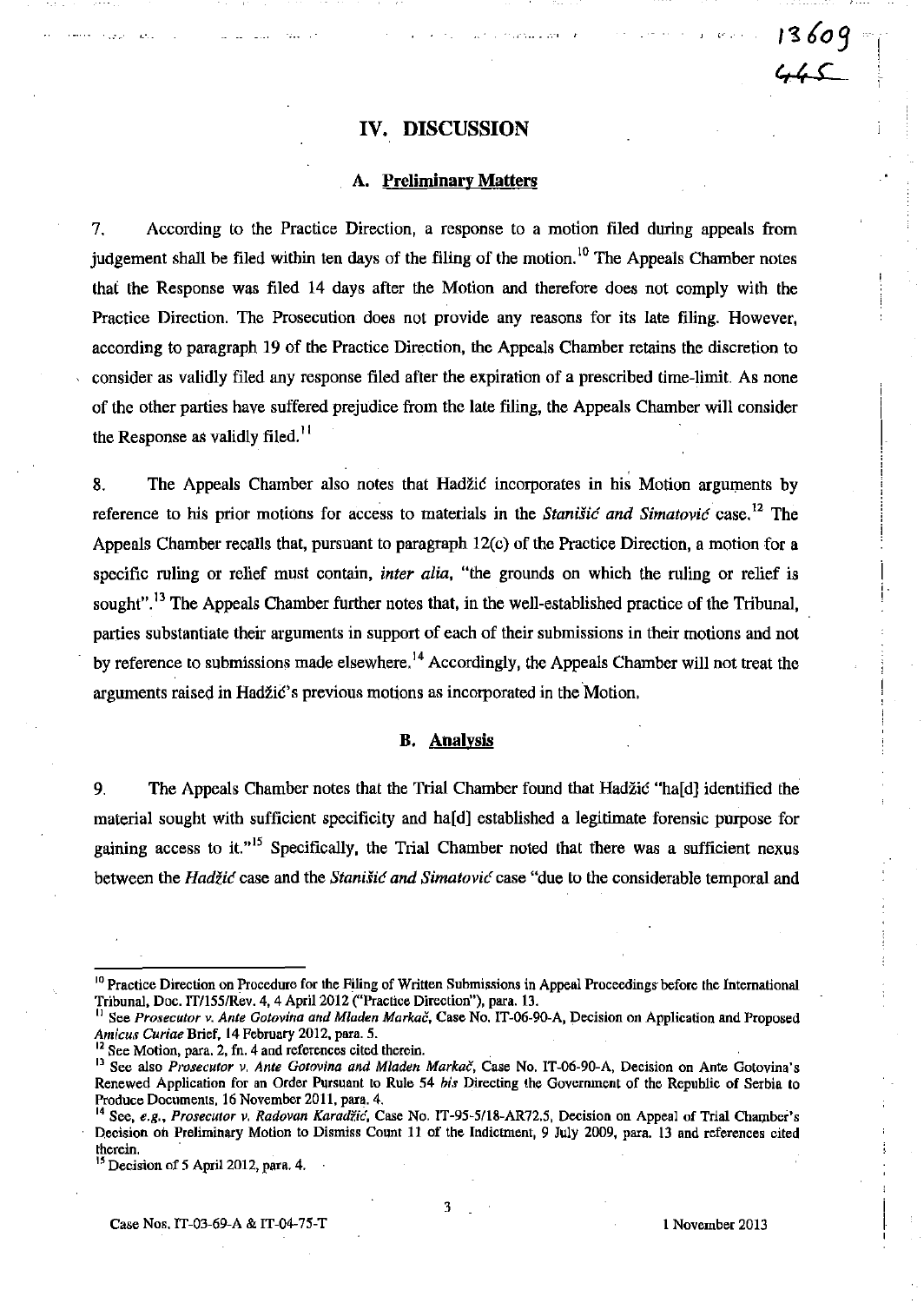$44.4$ 

geographic over1ap between the cases" and "the substantial over1ap in the membership and purpose of the joint criminal enterprise charged in the two cases. $16$ 

10.' In these circumstances, the Appeals Chamber is satisfied that Hadžić has identified with sufficient specificity the confidential material sought and has established a legitimate forensic purpose for gaining access to it. In particular, the Appeals Chamber considers that there is a sufficient factual nexus between the Stanišić *and* Simatović case and the Hadžić case due to the considerable temporal and geographic over1ap between the cases, namely events occurring in Croatia between 1991 and 1993 as well as the substantial overlap in the purpose and membership of the joint criminal enterprise charged in the cases.

ll. In light of the foregoing and subject to the conditions detailed below, the Appeals Chamber . finds that Hadžić has met the requirements for access to: (i) the confidential appendix C to the Trial Judgement ("Confidential Appendix C");  $^{17}$  (ii) the Confidential Defence Final Trial Briefs; and (iii) any other remaining confidential documents in the same case heretofore undisclosed. Further, for reasons of judicial economy, Hadžić' s access to *irtter partes* confidential materials submitted in the course of the Stanišić *and* Simatović appeal proceedings is granted on an ongoing basis, subject to the conditions set out below. $<sup>18</sup>$ </sup>

12. The Appeals Chamber further finds that unless a legitimate forensic purpose can be . demonstrated, no access should be granted to confidential filings or transcripts concerning remuneration, provisional release, fitness to stand trial, weekly reports of the reporting medical officer, expert reports on health issues submitted by the Registry, notices of non-attendance in court, modalities of trial, protective measures, subpoenas, video-conference links, and orders to redact the public transcript and the public broadcast of a hearing.<sup>19</sup>

13. The Appeals Chamber notes that protective measures ordered in one proceeding "shall continue to have effect *mutatis mutandis* in any other proceedings before the Tribunal".2o It further recalis that once the Appeals Chamber has granted access to confidential materials from another case, it then determines if and what additional protective measures are necessary in order to "strike

 $16$  Decision of 5 April 2012, para. 4.

 $17$  Confidential Appendix C is the only part of the Trial Judgement that is confidential.

<sup>&</sup>lt;sup>18</sup> Cf. Prosecutor v. Ratko Mladić, Case No. IT-09-92-T, Decision on Motion by Vujadin Popović for Access to Confidential Information in the Mladić Case, 11 September 2012, para. 8.

<sup>&</sup>lt;sup>19</sup> The Appeals Chamber also recalls that Hadžić requests access to confidential material pursuant to the Decision of 5 April 2012, which: (i) excluded disclosure of *ex parte* materials, and (ii) is restricted in scope to events occurring in Croatia between 1991 and 1993. See Motion, para. 1. See also Decision of 5 April 2012, paras 7-8.

 $20$  Rule 75(F)(i) of the Rules.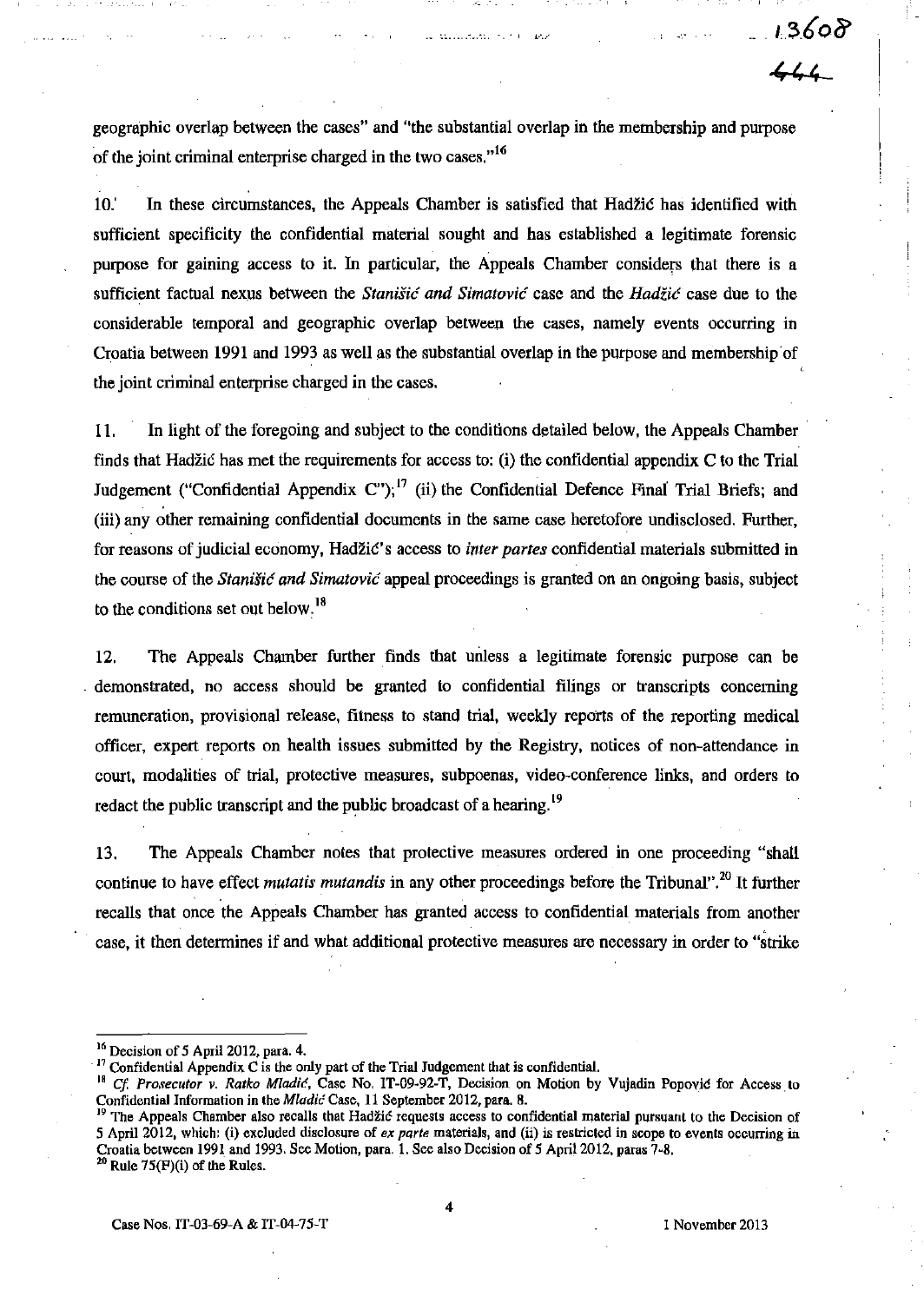a balance between the rights of a party to have access to material to prepare its case and' guaranteeing the protection and the integrity of confidential information".<sup>21</sup>

14. The Appeals Chamber finds that any protective measures ordered in the present case should continue to apply to any material released to Hadžić. This does not prevent the parties to the present case from requesting additional protective measures, if they so choose.

## **v. DISPOSITION**

15. For the foregoing reasons, and pursuant to Rules 54 and 107 of the Rules, the Appeals Chamber hereby:

### **GRANTS** the Motion;

**ALLOWS** Hadžić, subject to the conditions set forth below, access to the following *inter partes*  confidential materials in the Stanišić *and* Simatović case related to events in Croatia between 1991 and 1993: (i) Confidential Appendix C and the Confidential Defence Final Trial Briefs; (ii) any other remaining confidential documents heretofore undisclosed;. and (iii) *inter partes* confidential materials in the appeal proceedings on an ongoing basis, with the exception of material: (a) provided under Rule 70 of the Rules; (b) not forming part of the trial record; (e) related to personal information about Stanišić and Simatović and their family members; and (d) having no forensic purpose, namely material related to: remuneration of counsel, provisional release, fitness to stand trial, reports of the reporting medical officer, expert reports on health issues submitted by the Registrar, notices of non-attendance in court, modalities of trial, protective measures, subpoenas, video-conference links, orders to redact the transcripts and the broadcasts of hearing, witness scheduling, witness appearance, witness attendance, execution of arrest warrant, enforcement of sentences, the health of the accused, and notices of compliance filed in respect of other access decisions;

**ORDERS** the Prosecution, Stanišić and Simatović:

1. to file before the Appeals Chamber and the Registry, without undue delay and on an ongoing basis, lists identifying material related to personal information about Stanišić and Simatović and their family members;

2. to file before the Appeals Chamber and the Registry, without undue delay and on an' ongoing basis, lists identifying any material provided under Rule 70 of the Rules;

**21 See,** *e.g.,* Šainović *et al.* **De:cision. para. 19 and references cited therein.**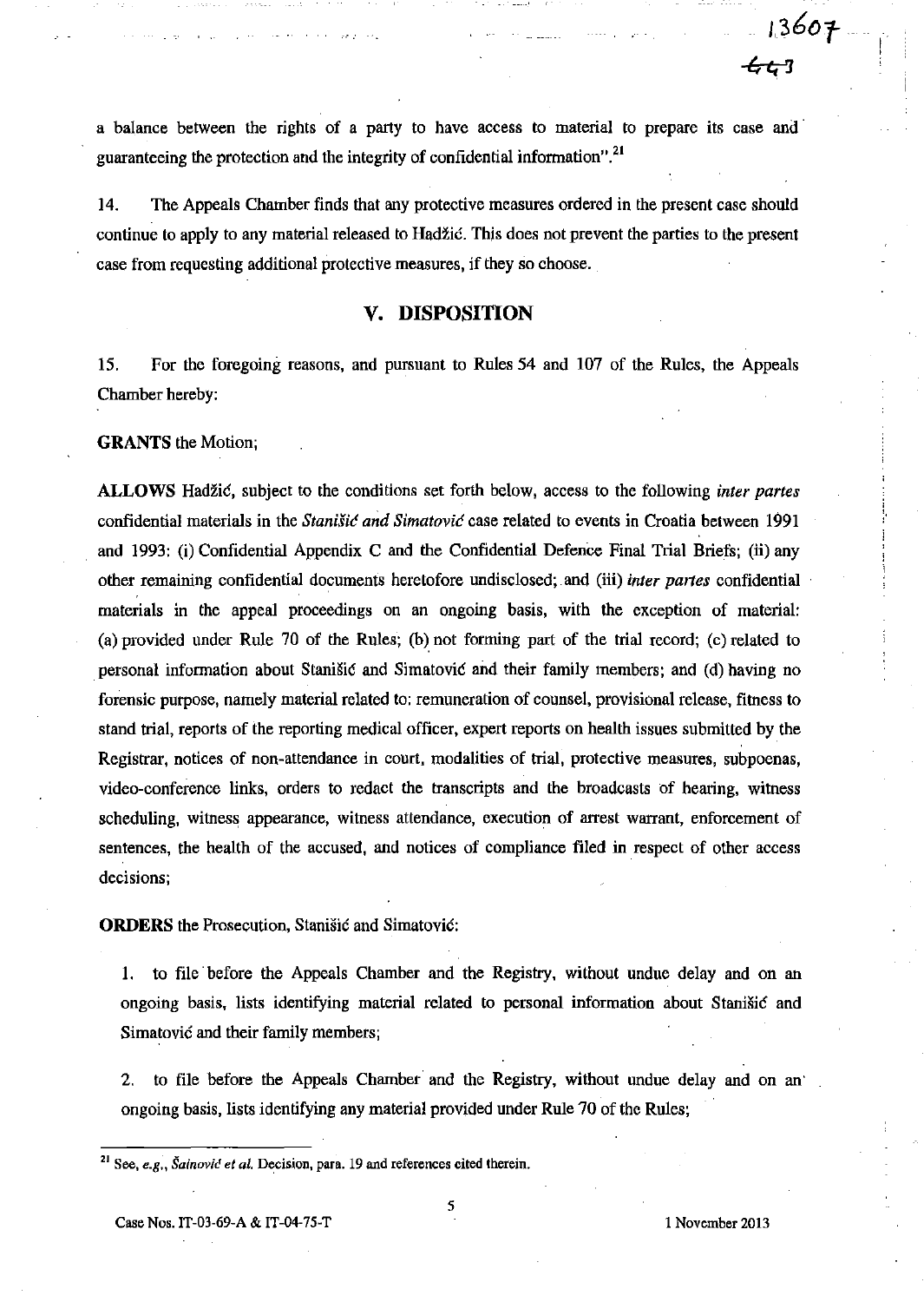3. to seek leave from the Rule 70 providers to disclose this material to Hadžić without undue delay and on an ongoing basis;

4. to notify the Registry, without undue delay and on an ongoing basis, of the consent of providers to the disclosure of Rule 70 material to Hadžić received by the Prosecution or the Defence pursuant to Order 3. above;

5. to. apply to the Appeals Chamber for non·disclosure, additional protective measures or redactions, if required, without undue delay;

**REQUESTS** the Registry:

1. to withhold any material related to personal information about Stanišić and Simatović and their family members, as identified by Stanišić and Simatović;

2. to withhold any material provided pursuant to Rule 70 of the Rules, as identified by the Prosecution, Stanišić or Simatović, until the responses of the providers have been relayed;

3. where the providers have consented to further disclosure, to provide Hadžić with all such material, **in** electronic format where possible;

4. where the providers have refused consent to further disclosure, to withhold that material;

5. where no additional protective measures, non-disclosure or redactions are requested, and where material has not, without undue delay, been identified by the Prosecution, Stanišić or Simatović as material containing sensitive information that has little or no evidentiary value to Hadžić or having been provided pursuant to Rule 70 of the Rules, to provide Hadžić with all *inter partes* confidential material described above, in electronic format where possible;

6. where non-disclosure, additional protective measures or redactions are requested, to withhold that material until the Appeals Chamber has issued a decision on the request;

**ORDERS,** unless otherwise required by this decision, that the *inter partes* confidential material provided by the Registry shall remain subject to any protective measures in effect;

**ORDERS** that Hadžić, his Counsel and any persons involved in the preparation of his case who have been instructed or authorised by Hadžić or his Counsel to have access to the *inter partes*  confidential material described above, shall not, without the Appeals Chamber expressly finding that third party disclosure is necessary for the preparation of Hadžić's defence and granting the appropriate leave: